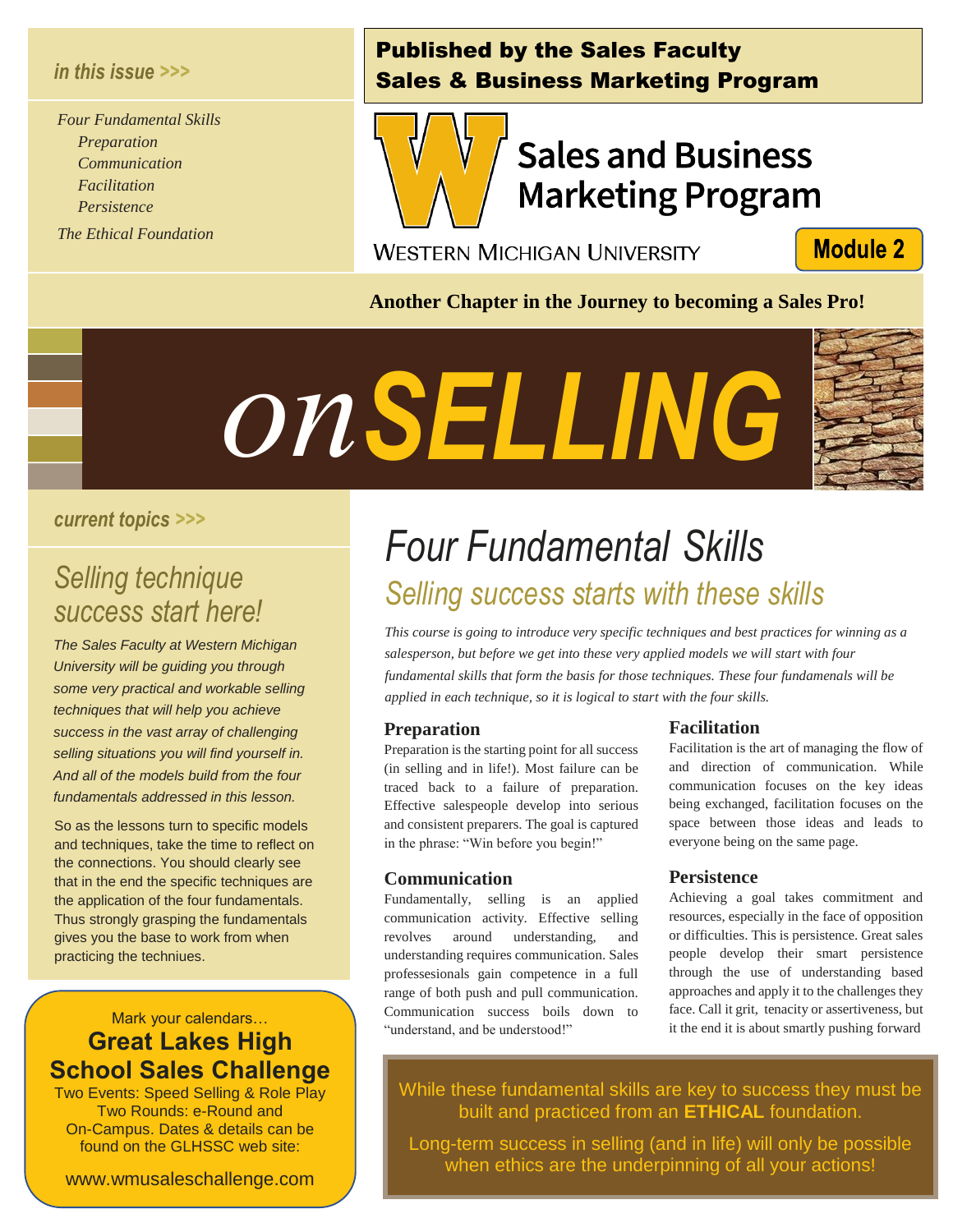## *Selling is applied COMMUNICATION >>>*

## *Two-Way COMMUNICATION wins the Day!*

*Selling is applied communication and the winning combination is having skills and competencies in effective TWO-WAY communication. Yes, we do mean back and forth between parties to the communication, but we also mean you have the ability to be an effective PULL cominuicator and an effective PUSH communicator. The goal: YOU UNDERSTAND THEM and THEY UNDERSTAND YOU!*

## **PULL COMMUNICATION**

A starting point for success in selling is gaining an UNDERSTANDING of the buyer's situation, needs, and challenges. This requires salespeople to be successful at PULL communication. Through effective questioning and listening they can pull the needed understanding fron the interaction.

#### **Tool-Box of Questions**

**Having** competence and comfort with a broad range of questions

## **Engaged Listening**

Having the concentration and focus to really gain understanding

## **PUSH COMMUNICATION**

To achieve a successful outcome in selling the solutions you can offer must fit the challenges the buyer faces. This requires that the buyer understands you and the case you are making. Through organized and effective conversation and presentation you will have to be able to push the needed understanding to the buyer (without ever being pushy!).

## **A Targeted Approach**

Being organized so your message clearly makes the case that your solution fits

### **Brought to Life**

Using a full range of tools like proof and story telling to be persuasive

## *Smart >>> PERSISTENCE*

USING YOUR ENERGY AND RESOURCES TO ACHIEVE A GOAL IN SPITE OF DIFFICULTY OR OPPOSITION

Effective salespeople do not give up easily. This does not make them pushy, it makes them smartly persistent. They use their energy and resources to appropriately push forward based on their understanding of the situation, and they are equally passionate about understanding the situation before suggesting a next action.

Smart persistence is not about banging your head against the wall because when we do that the wall goes nowhere and we bloody our head and annoy the buyer. Instead it is about finding the shovel, the ladder, or the door to get past the wall.

It is also called…

## GRIT, Stamina, **TENACITY**, **endurance**, **Assertiveness**

## *Win before you begin >>>*

## *It Starts with PREPARATION*



*There is a misconception that effective salespeople have some inate ability to just wing their way to success. But the reality is the opposite; great salespeople are great preparers. They understand that it is the work that is done beforehand that drives success.* 

## A system where one "**makes ready**" in order to ensure a successful experience

#### **GOALS**

Preparation begins with goals and objectives. From the beginning, you need to know your hopeful end point.

### **ACTIVITIES**

Preparation compels you to action and thus you need to determine what actions will create the win.

## **TOOLS**

Preparation is the time to build the needed toolbox so that when it is time you have what is necessary to win

Preparation involves COMMITMENT each and every day, it requires you to RESEARCH to fill your knowledge gaps, it involves THOUGHT to make sense of the situation and possibilities, it involves the CREATION of plans and tools to win with, and it mandates REHEARSAL to be sure you can execute your winning plan